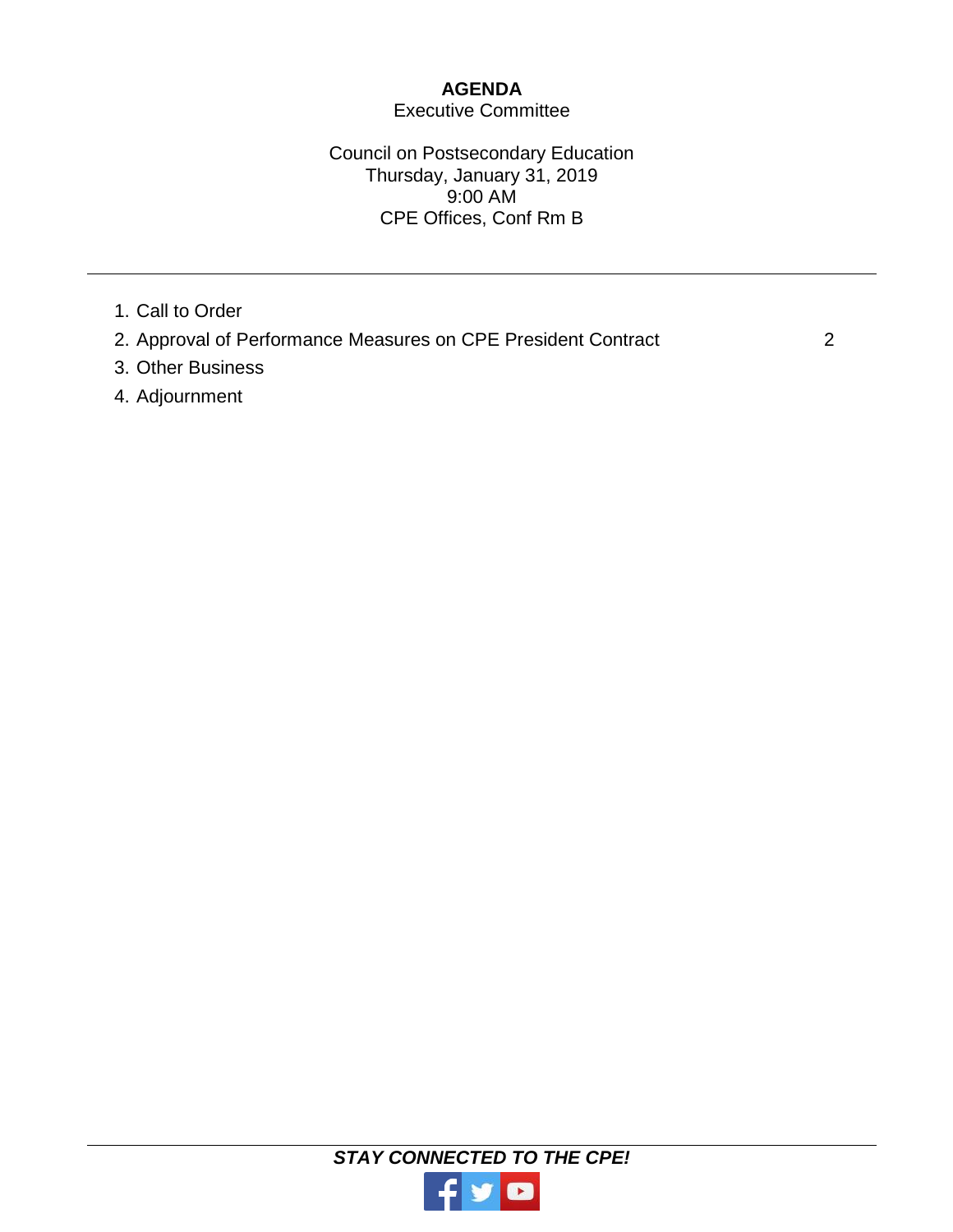# **Faesy, Heather M (CPE)**

| From:                  | Powell, Travis (CPE)                                                             |
|------------------------|----------------------------------------------------------------------------------|
| Sent:                  | Thursday, January 24, 2019 4:36 PM                                               |
| To:                    | Ben Brandstetter (ben@bciaep.com); Sherrill Zimmerman                            |
|                        | (sherrillzimmerman@gmail.com); Kristi Nelson; Lucas V. Mentzer                   |
|                        | (lumentzer@gmail.com); 'donnamoorecampbell@gmail.com'                            |
| Cc:                    | Faesy, Heather M (CPE)                                                           |
| Subject:               | Annual Incentives in President's Contract                                        |
| <b>Attachments:</b>    | FINAL -- CPE Sr Leadership FY19 Planning Doc, LN.docx; 011419-ksu-togetherwecan- |
|                        | final.pdf                                                                        |
| <b>Follow Up Flag:</b> | Follow up                                                                        |
| <b>Flag Status:</b>    | Flagged                                                                          |

**\*\*CAUTION\*\* PDF attachments may contain links to malicious sites. To verify the destination of the hyperlink in an attachment, hover your mouse over the link and verify the link address. If you are unfamiliar with the address or the address looks suspicious, do not click on the link and delete the email immediately. Please contact the COT Service Desk ServiceCorrespondence@ky.gov for any assistance.** 

#### Hello everyone,

Per the meeting yesterday, please send me your suggestions on items to include in Aaron's incentive plan. Attached you'll find the list of Aaron's priorities we've started communicating. Also attached is an internal plan of work we adopted back in August. While a little out of date, I thought it might be of some assistance. In addition, here is a link to the Strategic Agenda for your quick reference: http://cpe.ky.gov/ourwork/documents/201621strategicagenda.pdf and below is the list that I sent around in a prior email.

The goals and objectives shall be aligned with the state's 2016‐2021 strategic agenda for postsecondary education, which prioritizes educational opportunity for Kentucky residents, increased student success and completion in the higher education system, and increased value to Kentucky's workforce and economy through a quality postsecondary system. The board will look holistically at the role of the PRESIDENT in advancing these goals and objectives, with a specific focus on the following for 2019:

- *(1) Opportunity* ‐ Improve College Affordability: Work with institutions and KCTCS to develop and implement tuition and institutional financial aid models to enhance student recruitment, retention and completion. (5% for the first institution, 6% for two (2) institutions, and 3% additional for every institution over two (2) that meets this requirement.)
- *(2) Success* ‐ Strengthen Postsecondary‐Workforce Alignment: Work with campuses leaders, policy makers, and business and industry leaders to develop and advance strategies to strengthen career pathways for students. (10%)
- *(3) Impact* ‐ Perform a strategic review of undergraduate academic programs. (10%)

Heather will poll you all to see when you might be able to meet next week. If you could get your ideas to me at least 24 hours before the meeting, I can share back with the group and Aaron and give everyone some time for review before you discuss.

If you have any questions, please let me know.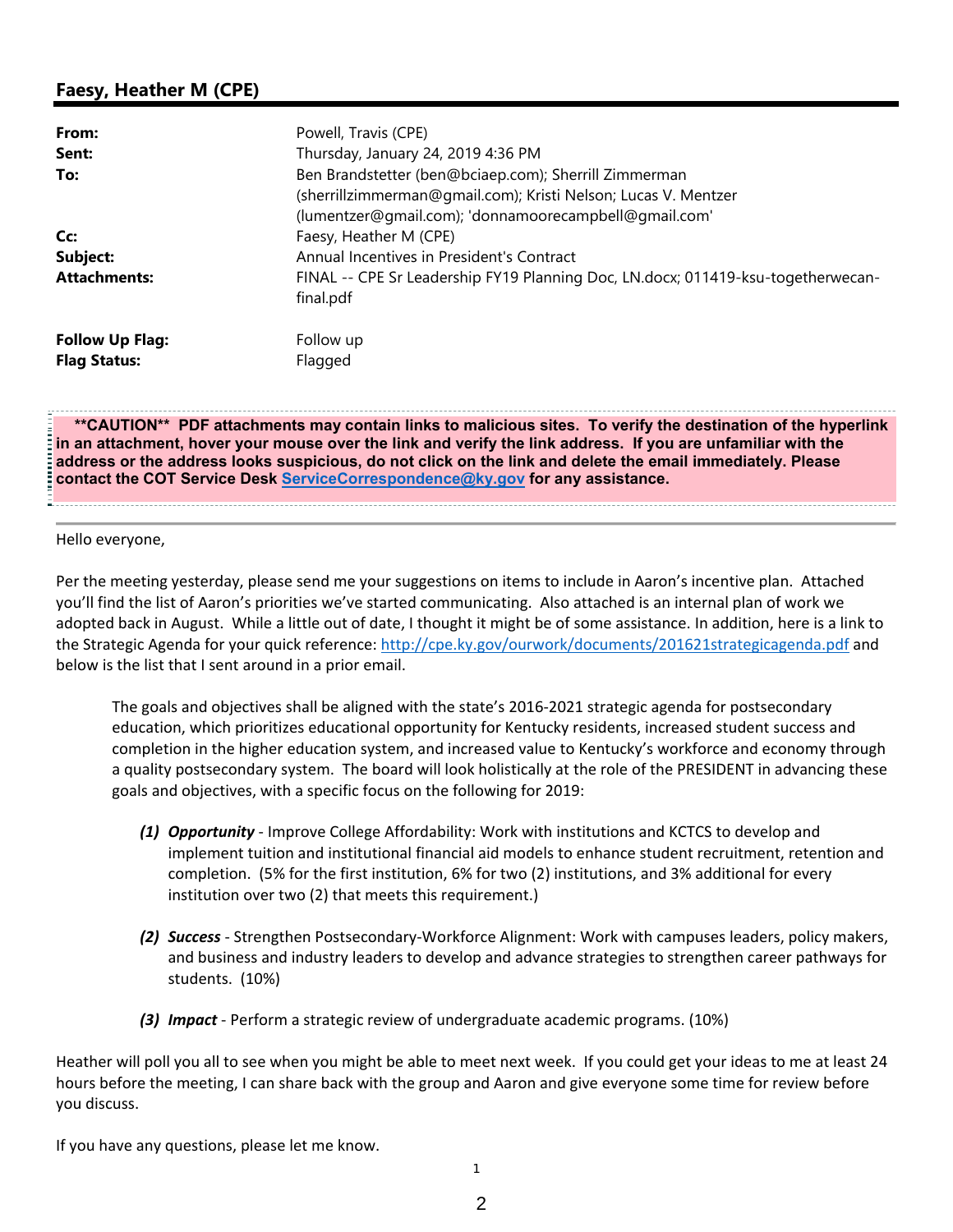Thanks!

Travis Powell Vice President and General Counsel Council on Postsecondary Education 1024 Capital Center Dr., Suite 320 Frankfort, KY 40601 (502) 573‐1555 Travis.Powell@ky.gov

This message may contain sensitive or confidential information and is for the exclusive use of the intended recipient(s). If you are not the intended recipients(s), please note that any form of distribution, copying, forwarding or use of this communication or the information attached to it, is strictly prohibited and may be unlawful. If you have received this communication in error, please return it to the sender indicating that you received it by mistake, delete the email, and destroy any copies of it.

2